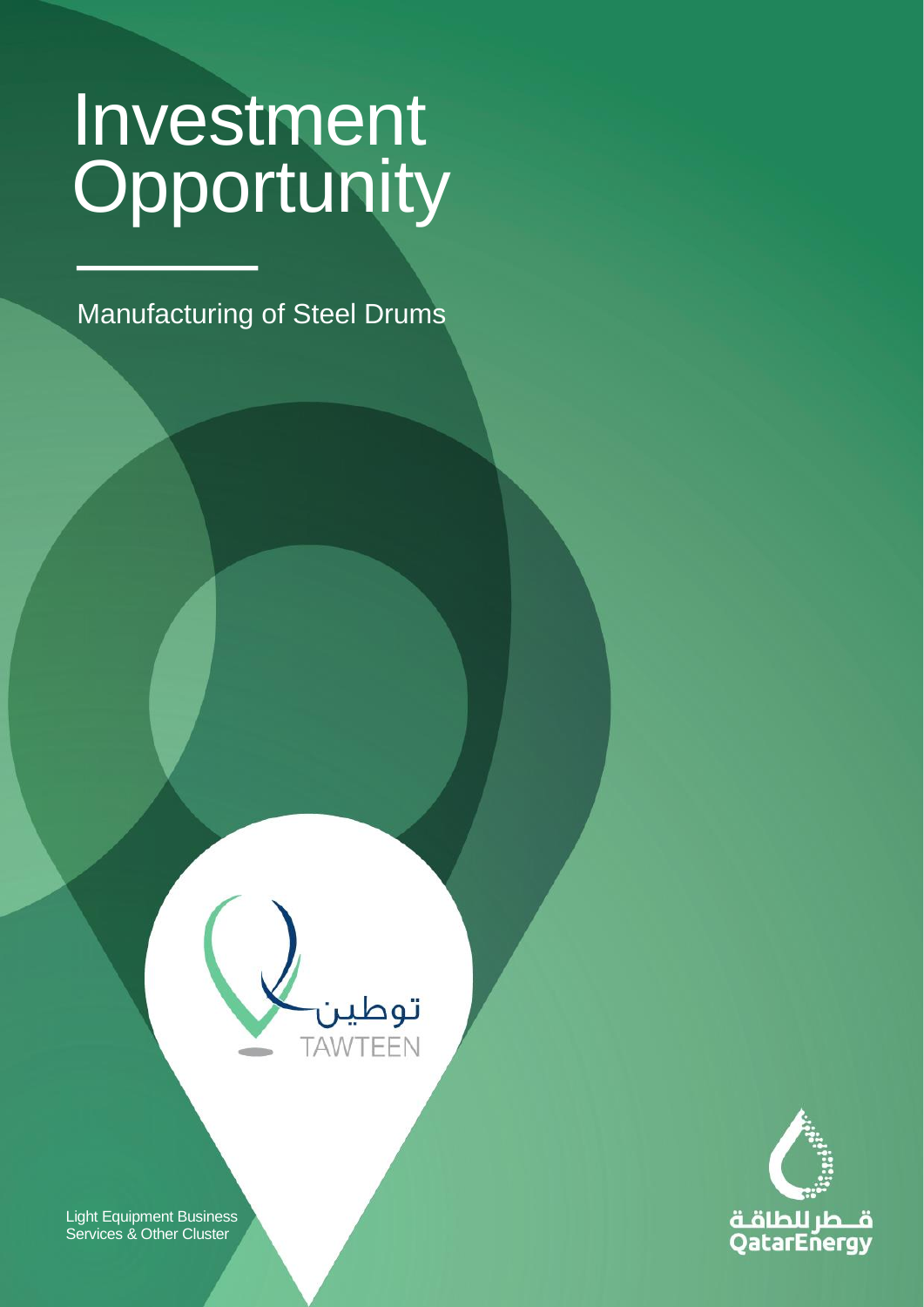# **Executive Summary**

Tawteen's Light Equipment Business Services & Other (LBO) Cluster covers a variety of manufacturing and services opportunities across the energy value chain. This Tawteen E-Brochure presents the opportunity for investors to establish a local business in Manufacturing of Steel Drums in Qatar.

In essence, Tawteen aspires for the Investor to develop the following local capabilities:

- Establishing or expanding a local facility to manufacture Steel Drums to the size and specification of the energy sector, most common used sizes:
- 45 gallon to 55 gallon

The production of raw materials is not to be expected in Qatar.

To support the investment in this opportunity, there will be an RfP from the Leading Contracting Entity (QatarEnergy) to support the establishment of a local supplier. Every Investor shall be invited to submit a tender response, which shall be evaluated on a competitive basis. Furthermore, the Investors that gets awarded this opportunity will receive additional commitment from other Supporting Contracting Entity/ies (Q-Chem & Qatar Gas) through a single source approach. The combined commitment for this opportunity is QAR 1 million/annum for the next 5 years.

In addition, Tawteen will provide various incentives in infrastructure and supplier development as support to establishment.

Tawteen will also be conducting briefing sessions that will be communicated in the future to fully align on the process of evaluation and expectations of this opportunity.

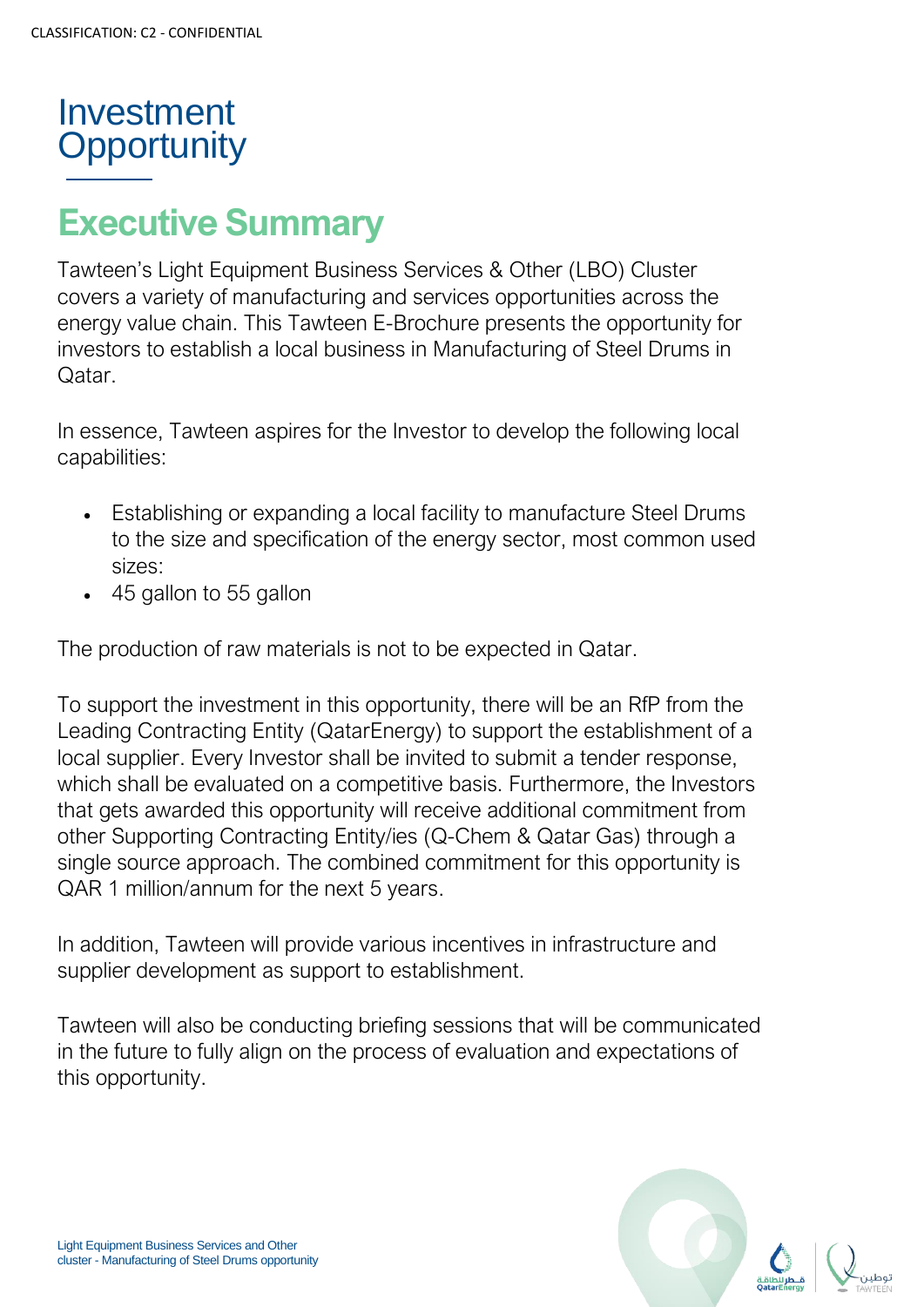# **Detailed Opportunity Description**

#### Manufacturing of Steel Drums Aspiration

- To attract investors that can set a manufacturing facility to manufacture Steel Drums in Qatar to satisfy the demand for storing and transportation of required liquids, fuel, chemicals, and hazardous materials
- The localization strategy will entail:
	- o Sourcing of raw material
	- o Manufacturing different types of Steel Drums, including but not limited to 45 to 55 gallons
	- o Stocking and supply of Steel Drums



Manufacturing of Steel Drums

#### Strategic Fit

- Decrease imports and associated costs
- Reduce logistics and lead times
- Offer a new capability
- Contribute to circular economy

#### Localization Opportunity Scope



#### Supporting Commitment:



**Out of Scope** 

In Scope

Combined: QAR 1 million / annum

Leading Contracting Entity:<br>**Canter Contracting Entity:**<br>**CatarEnergy** 





**OATARGAS**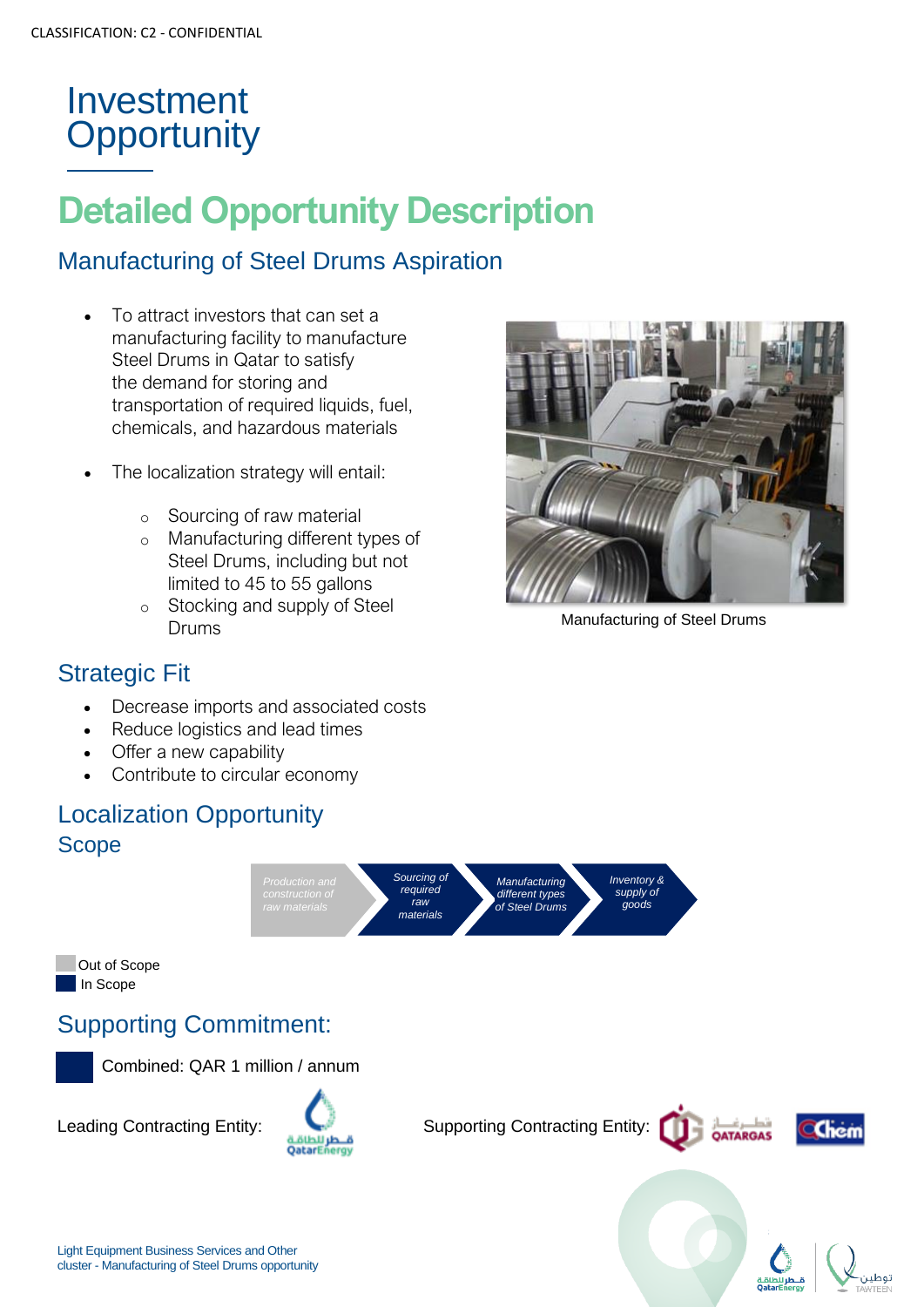# **RfP & Investor Pack Collection**

Interested investors can collect the RfP and Tawteen Investor Pack from QatarEnergy through the following steps:

- If you are a registered vendor in QatarEnergy then please download the RfP and Tawteen Investor Pack once released on 09/06/2022 through QatarEnergy website:
	- <https://www.qatarenergy.qa/en/SupplyManagement/Tenders/Pages/default.aspx>
- If you are **not a registered vendor** in QatarEnergy then please follow the vendor registration process as soon as you collect your e-brochure to become eligible to participate once the RfP and Tawteen Investor Pack is released on 09/06/2022 through QatarEnergy website:
	- <https://www.vereg.qp.qa/ereg/Welcome.do>
- If you are an interested **entrepreneur** that does not have an established company, please contact the subject Cluster Lead on the email mentioned below to coordinate receiving the RfP and Tawteen Investor Pack
	- LBO Cluster Lead: [ahma\\_alkuwari@qatarenergy.qa](mailto:ahma_alkuwari@qatarenergy.qa) / [lbo\\_tawteen@qatarenergy.qa](mailto:lbo_tawteen@qatarenergy.qa)

*Please apply the following to the email to be sent:* 

• Title:

TAWTEEN RfP Request

• Body:

Name:

Email:

Phone Number:

Opportunity Name: